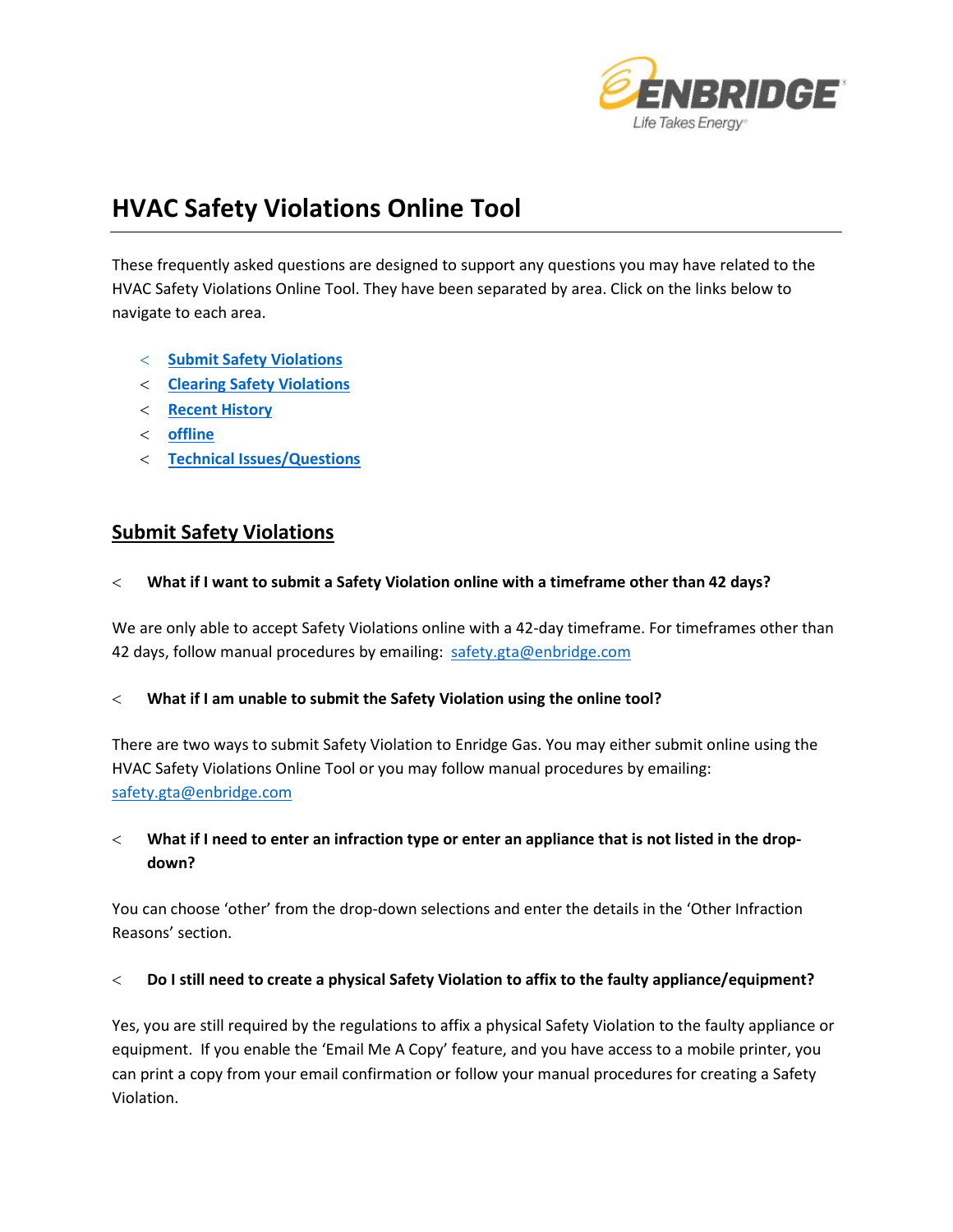## < **Do I still need to send in a copy of the physical Safety Violation to Enbridge Gas if I have issued the Safety Violation using the online tool?**

No, you are not required to send Enbridge Gas the physical Safety Violations if you have issued the Safety Violation using the online tool.

## < **What if the address or meter number are not returning a result or the address appears to be incorrect?**

The municipal address or meter number may not match our records. Alternatively, the HVAC Safety Violations Online Tool can only be used for former Enbridge Gas Distribution service areas and the address you are providing may be in the former Union Gas service area. Instead, you can follow manual procedures by emailing: [safety.gta@enbridge.com](mailto:safety.gta@enbridge.com)

## < **What if I want to submit a Safety Violation once I'm done my day or the next day?**

All Safety Violations should be entered in real time. You will not be able to back date or select another date when using the HVAC Safety Violations Online Tool.

## < **What if I need to enter an infraction type that is not listed in the dropdown menu?**

Choose 'other' from the dropdown menu and enter the details in the 'Other Infraction Reasons' section.

# <span id="page-1-0"></span>**Clearing Safety Violations**

## < **After I submit a Safety Violation online, where do I find the Enbridge Gas meter number in order to clear it using the tool?**

You can find the meter number for any Safety Violations you submitted within the last 90 days in three places:

- 1. On the Home screen under My Recent Activity.
- 2. On the email you received if you selected "Email Me A Copy" right after you submitted the Safety Violation.
- 3. On your Daily or Weekly Report if you enabled the Reports feature in the Activity Centre.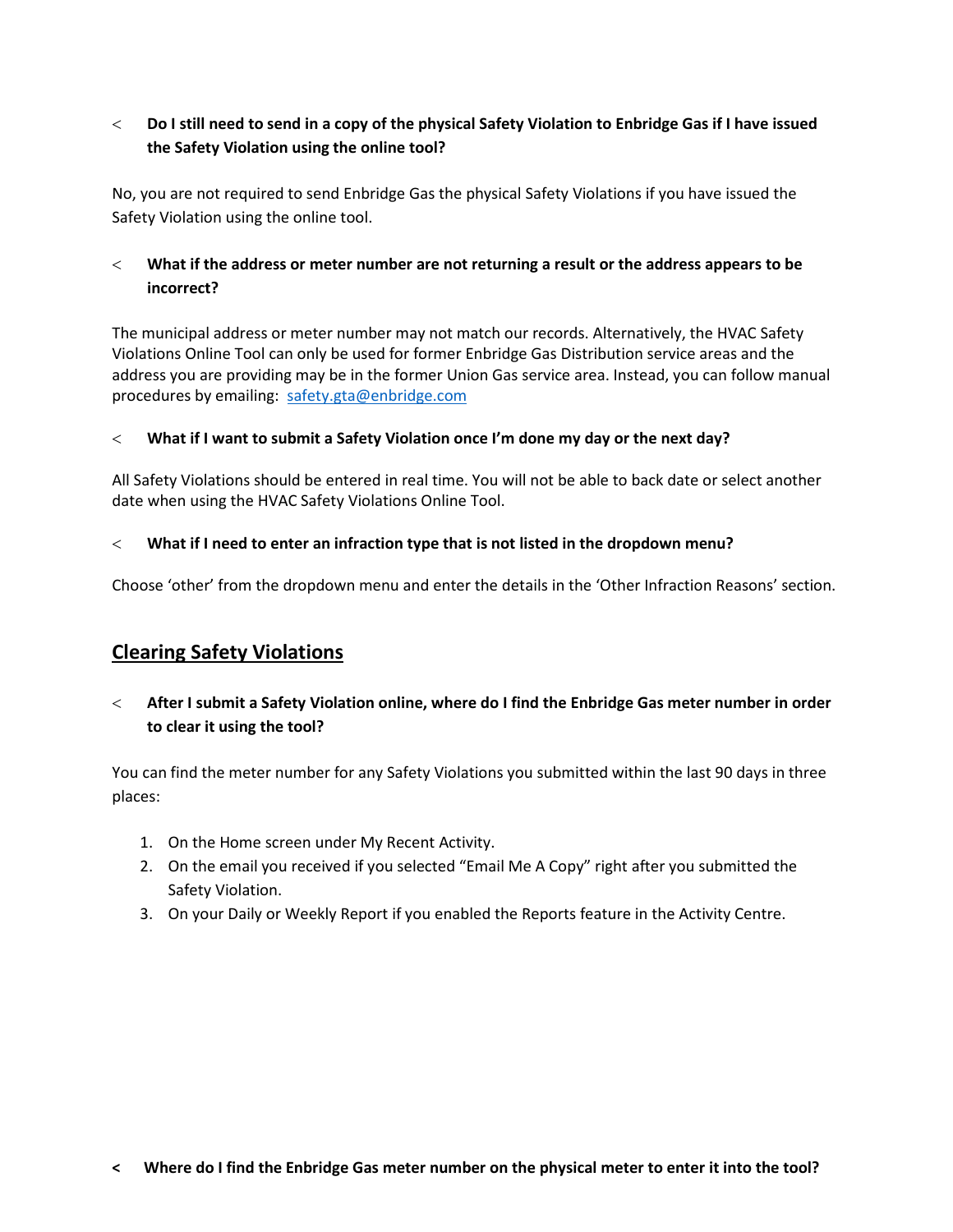Enter the meter number only (numbers only – does not contain any letters).



## < **Why is the meter number I'm entering not returning any Safety Violations to clear?**

Ensure that the meter number is entered in the correct format (numbers only - does not contain any letters). If the format is correct and no Safety Violations are present, the Safety Violation may not be entered into our records yet for you to clear through the online tool. In this case, follow manual procedures by emailing: [safety.gta@enbridge.com](mailto:safety.gta@enbridge.com)

## < **Do I still need to send in the hand-written 'Corrected By' portion of the Safety Violation if I have submitted the repair information using the online tool?**

No, you are not required to send the 'Corrected By' portion if you have submitted the details using the online tool.

## < **If there are multiple Safety Violations associated with an address, am I able to clear only one of them?**

Yes. You will need to skip through the ones you don't want to clear until you find the one you do want to clear.

## <span id="page-2-0"></span>**Recent History**

#### < **Why is work I've completed not showing up in my recent history?**

<span id="page-2-1"></span>You will only be able to view work created in the last 90 calendar days. If the work was created in the last 90 calendar days and you are still unable to view, you can check your Daily or Weekly Report if you enabled the Reports feature in the Activity Centre. If you still have questions, please follow up by sending an email to: [safety.gta@enbridge.com](mailto:safety.gta@enbridge.com)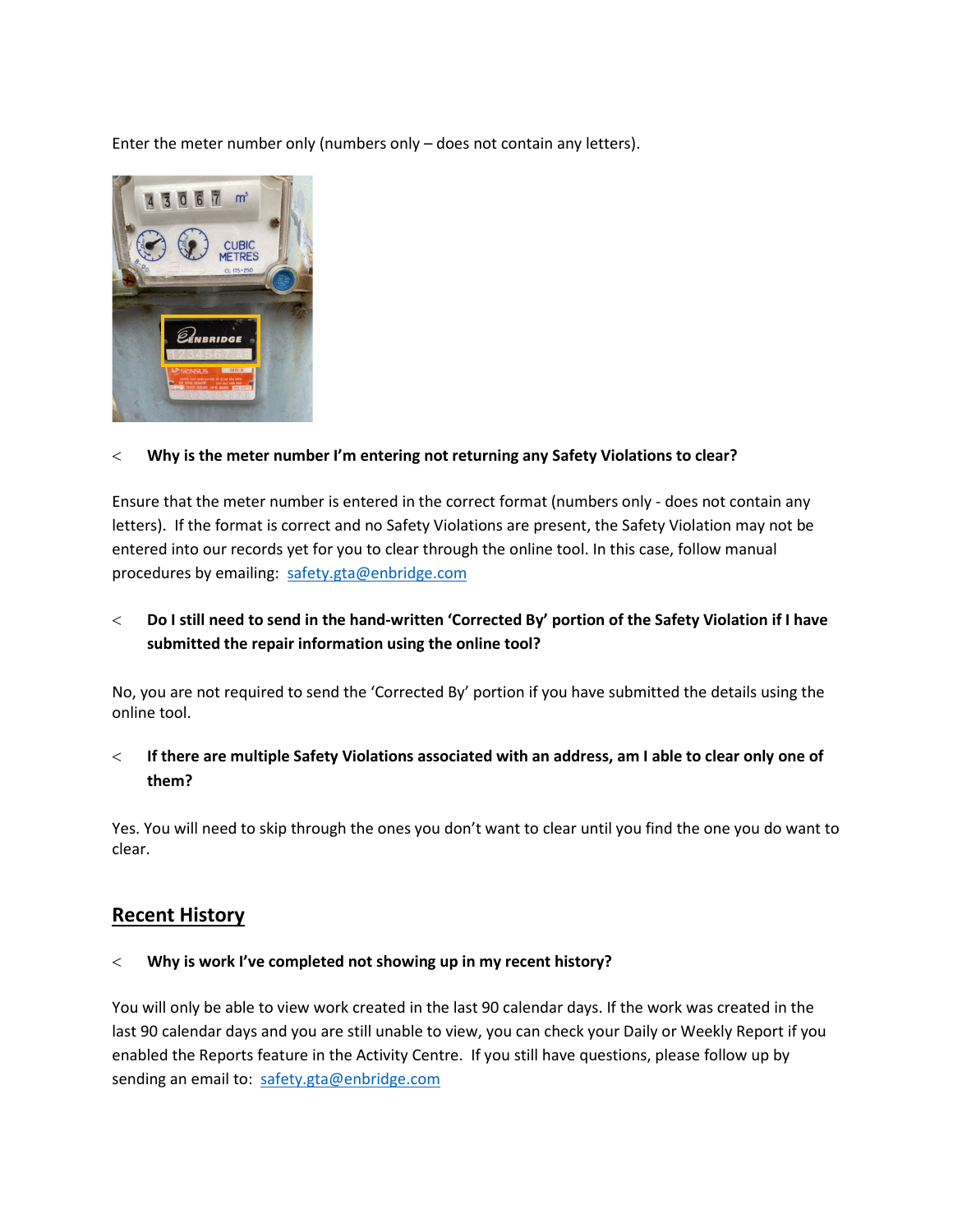# **Offline**

#### < **What is/how do you know if you are offline?**

When you are working in a part of a building that may not be connected to the internet, the offline option allows you to continue completing the work on the tool. Once you can access the internet again, you can submit the work so long as you did not navigate away from your last active screen in the tool.

## < **Will I lose the information I have entered when I am offline?**

You will not lose any work so long as you did not navigate away from your last active screen in the tool. You will also receive a related warning message when you are using the tool.



# <span id="page-3-0"></span>**Technical Issues/Questions**

< **Who do I contact if I have feedback, a technical question, or navigational issue with the online tool?**

You can contact us by email at [safety.gta@enbridge.com](mailto:safety.niagara@enbridge.com) or by phone: 416-495-3930 or toll free 1-855-251-7423 Monday to Friday 9am-3pm.

< **What devices and browsers are supported by the Enbridge Gas HVAC Safety Violations online tool?**